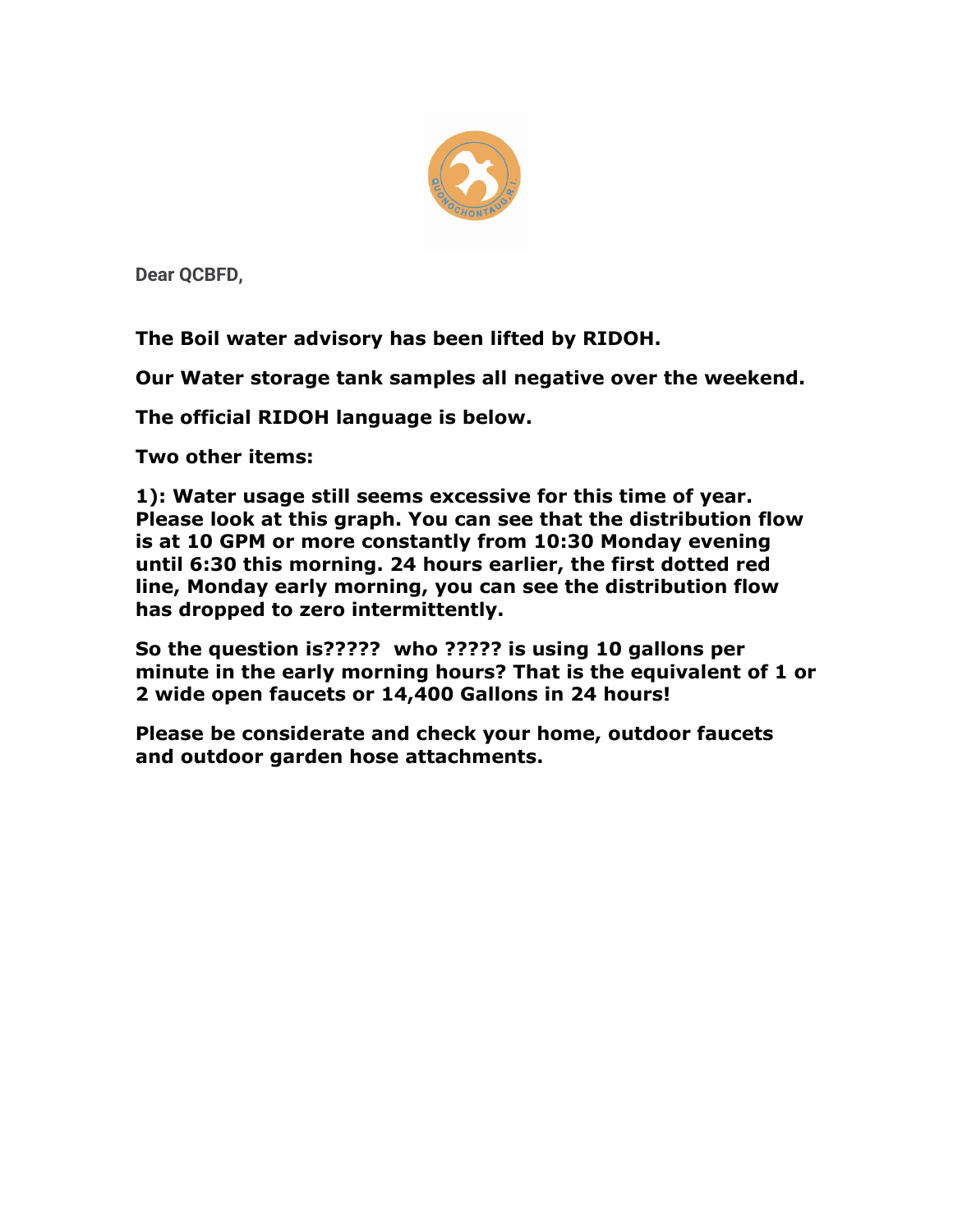

**2.Lucas, Boulder, Bayview and Kenyon will be chip sealed in mid to late June. Recall they were not chip sealed 2 summers ago. As we get a more definite date we will update the community.**

**Here is the official RIDOH notice. for the boil water rescind.**

**PUBLIC NOTICE TO ALL CONSUMERS OF**

**RI1647512 Central Beach Fire District**

## **DRINKING WATER WARNING LIFTED**

**Bacteria absent in the Central Beach Fire District water**

**The Central Beach Fire District public water system has notified RI Department of Health Center for Drinking Water Quality that the most recent testing of our water has shown that no bacteria are currently present.**